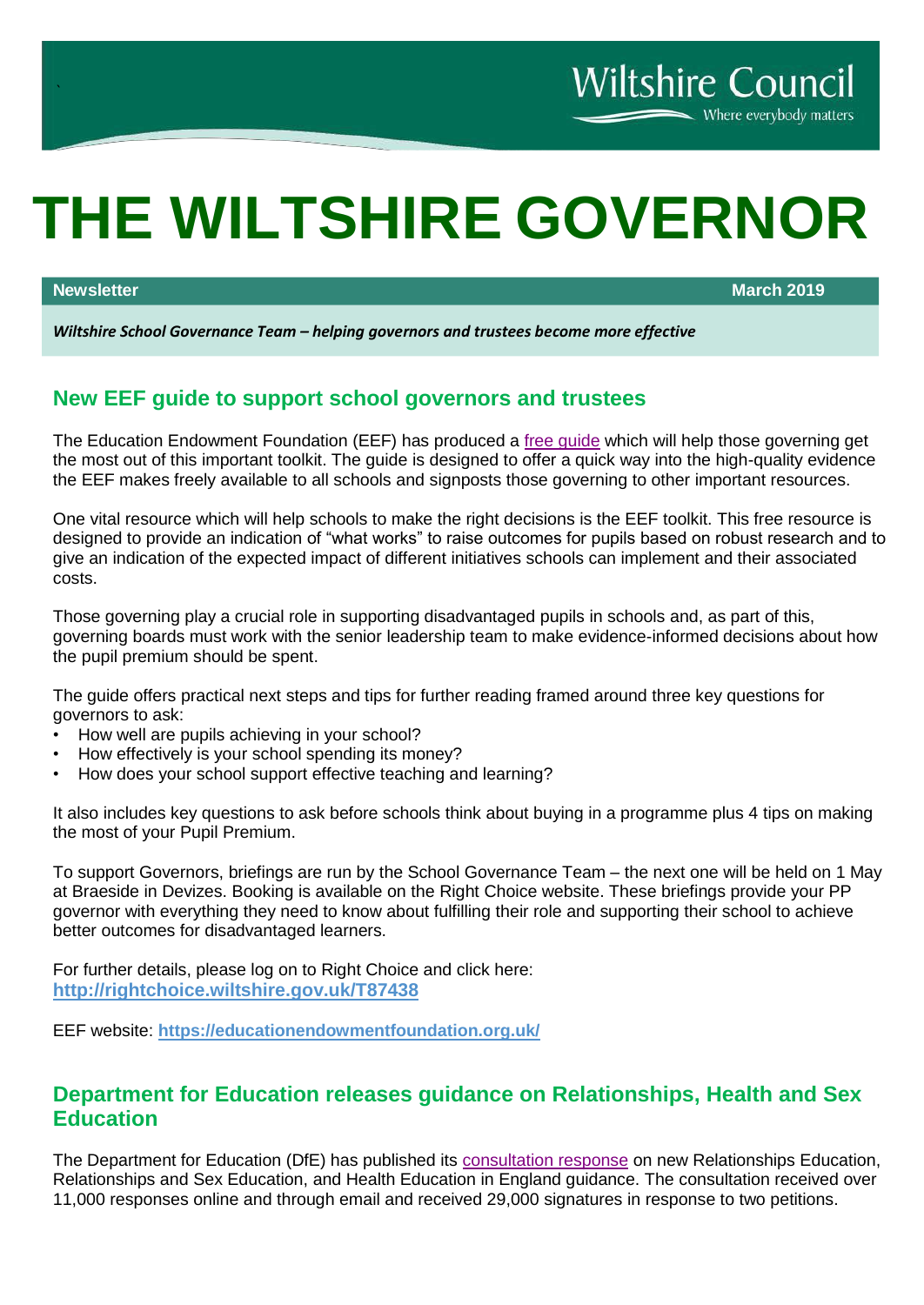The new guidance, which is to be implemented in schools from September 2020, highlights some of the content that will be taught in schools to pupils. This includes, but is not limited to:

- mental health
- physical wellbeing
- online safety
- LGBT+ issues
- respectful relationships
- consent

It is expected that all content should be delivered in an age appropriate manner and that appropriate content, reflecting British values and society, should be included.

# **Separating Roles**

#### Governors'/Trustees professional and voluntary role

Professionals who are governors or trustees are not expected to give professional advice, but their knowledge will enable them to ask relevant questions. For example, a qualified accountant is not expected to audit the school's accounts, but will have an understanding to be able to ask if the necessary work is being done.

A solicitor/lawyer would not give legal advice but would be able to advise a school/academy when it was needed and perhaps where to get it.

Yes, there is the expectation that boards will appoint based on professional expertise, experience etc. however it is also important that a governor/trustee should not use their professional expertise in certain contexts such as complaints or disciplinary panels. To do so might cause confusion among parents or staff over a person's role on the board and his/her professional role.

It is appropriate for professional expertise to be used in discussions during a board meeting or a meeting with the Headteacher/Principal and in these cases, advice should be focused on the leadership and management of the school.

#### Role as a Governor/Trustee and the role of Parent

It can be hard to separate the two roles but can be helped by clarity being given to a governor/trustee during their induction; that their responsibility is to the board and to the school. Contribution at meetings will not be from the point of view of their child but from the point of view of a governor/trustee in the best interests of the school. A governor/trustee should declare an interest and remove him/herself from any issue being discussed that is directly related to their child.

From time-to-time a governor/trustee will need to act on a concern about his/her child's progress without compromising his/her role. This is a potentially sensitive situation and throughout it must be made clear as to whether they are acting as a parent or as a governor/trustee.

As a parent they should follow the same process as any other parent in raising concerns with the class teacher initially, it should not matter that they are a governor/trustee, making it clear that they are acting as a parent. Taking a partner to the meeting might also help with clarification in their role as a parent rather than as a governor/trustee. If the concern needs to be escalated to the Headteacher, the governor/trustee must again confirm they are acting as a parent.

Board meetings should not discuss individual pupils or members of staff, but a governor/trustee that has concerns about his/her child's progress could take action if there is a general problem with the progress in the child's year group or class. It would be appropriate to ask questions in regard to performance management or what support is in place to help children falling behind. These questions should not be raised if there isn't a general problem; the governor/trustee shouldn't raise them in relation to his/her child alone.